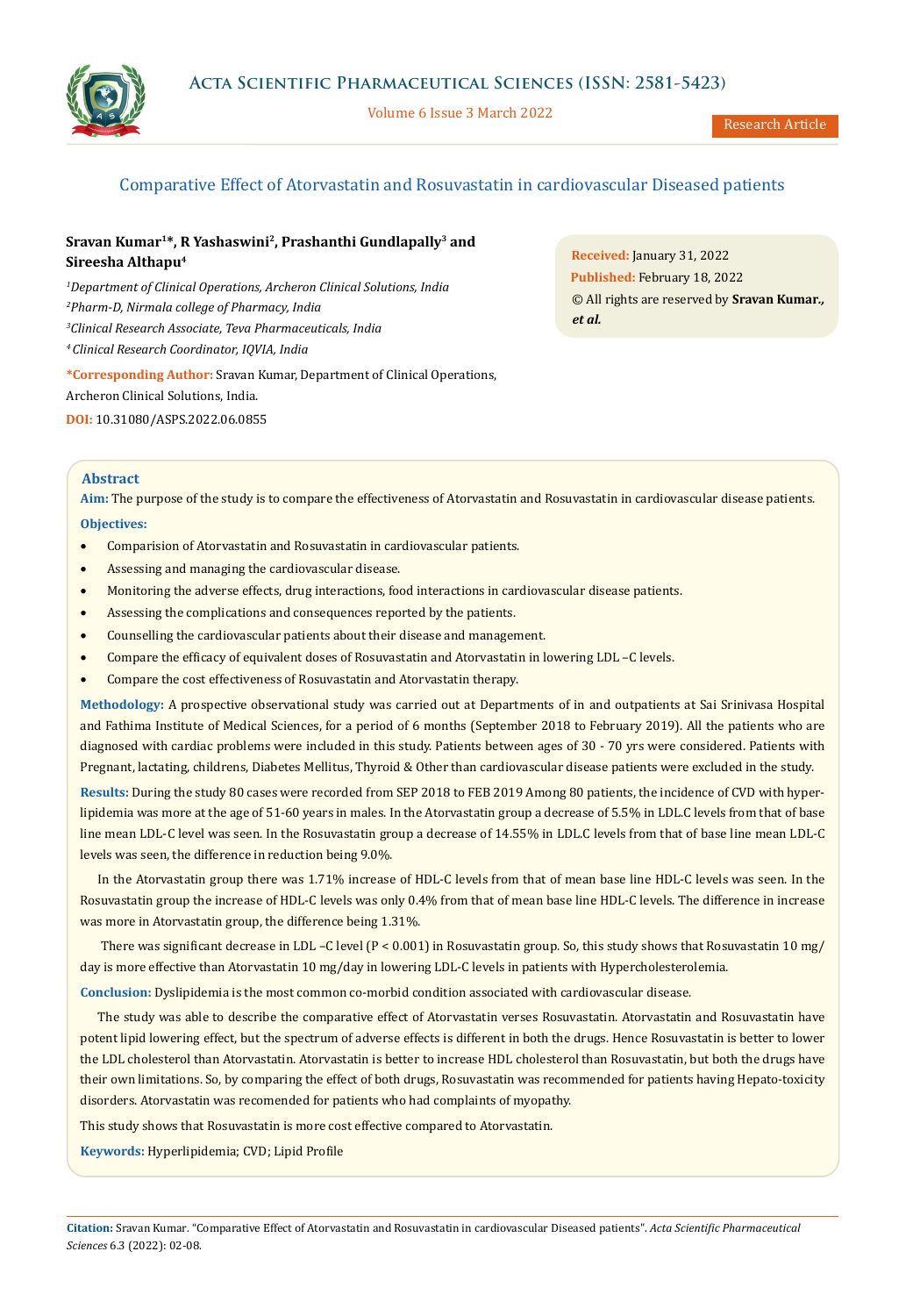## **Introduction**

#### **Cardiovascular diseases**

## **Deinition**

Cardiovascular diseases (CVDs) are a group of disorders of the heart and blood vessels  $[1]$ . It usually associated with a build-up of fatty deposits inside the arteries (atherosclerosis) and increased risk of blood clots.

#### **Epidimology**

According to world health organization statistics, cardiovascular disease (CVD) is the most common cause of mortality worldwide [2]. The morbidity and mortality in both developed and developing countries account for around 17 million deaths worldwide and 1.5 million deaths in India [3].

Low- density lipoprotein cholesterol (LDL-C) is one of the most studied risk factors for cardiovascular diseases [5].

These are the types of cardiovascular diseases, it includes  $\mathcal{O}(\mathcal{C})$ 

## **Types of cardiovascular diseases**



- Ischemic heart disease,
- Myocardial infarction,
- • Arrhythmia,
- Cardiomyopathy,
- Angina pectoris.
- Heart disease might be treated with medication or surgery.
- • [Quitting smoking](https://www.medicalnewstoday.com/articles/241302.php) and exercising regularly can help prevent heart disease.

There are many types of heart disease that affect different parts of the organ and occur in different ways.

#### **Arrhythmia**

Arrhythmia is defined as loss of cardiac rhythm, especially irregularity of heartbeat [4]. The normal cardiacycle gives rise to normal sinus rhythm, which has rate of between 60 and 100 bpm [6]



**Figure 1:** Arrhythmia

#### **Arrhythmia include**

## **Trachycardia**

Rapid heartbeat, Greater than 120 beats/min [7].

This is normal sinus rhythm above 120 bpm when the individual at rest. This accompanies exercise and anxiety, but it is an indicator of some disorders.

Eg: fever, hyperthyroidism, some cardiac conditions [6].

#### **Bradycardia**

Slow heart rate, below 50 beats/min [8].

This is normal sinus rhythm below 50 bpm. This may occur during sleep and is common in athelets. It is an abnormality when it follows Myocardial Infarction (or) accompanies raised intracranial pressure [6].

**Citation:** Sravan Kumar*.* "Comparative Effect of Atorvastatin and Rosuvastatin in cardiovascular Diseased patients". *Acta Scientific Pharmaceutical Sciences* 6.3 (2022): 02-08.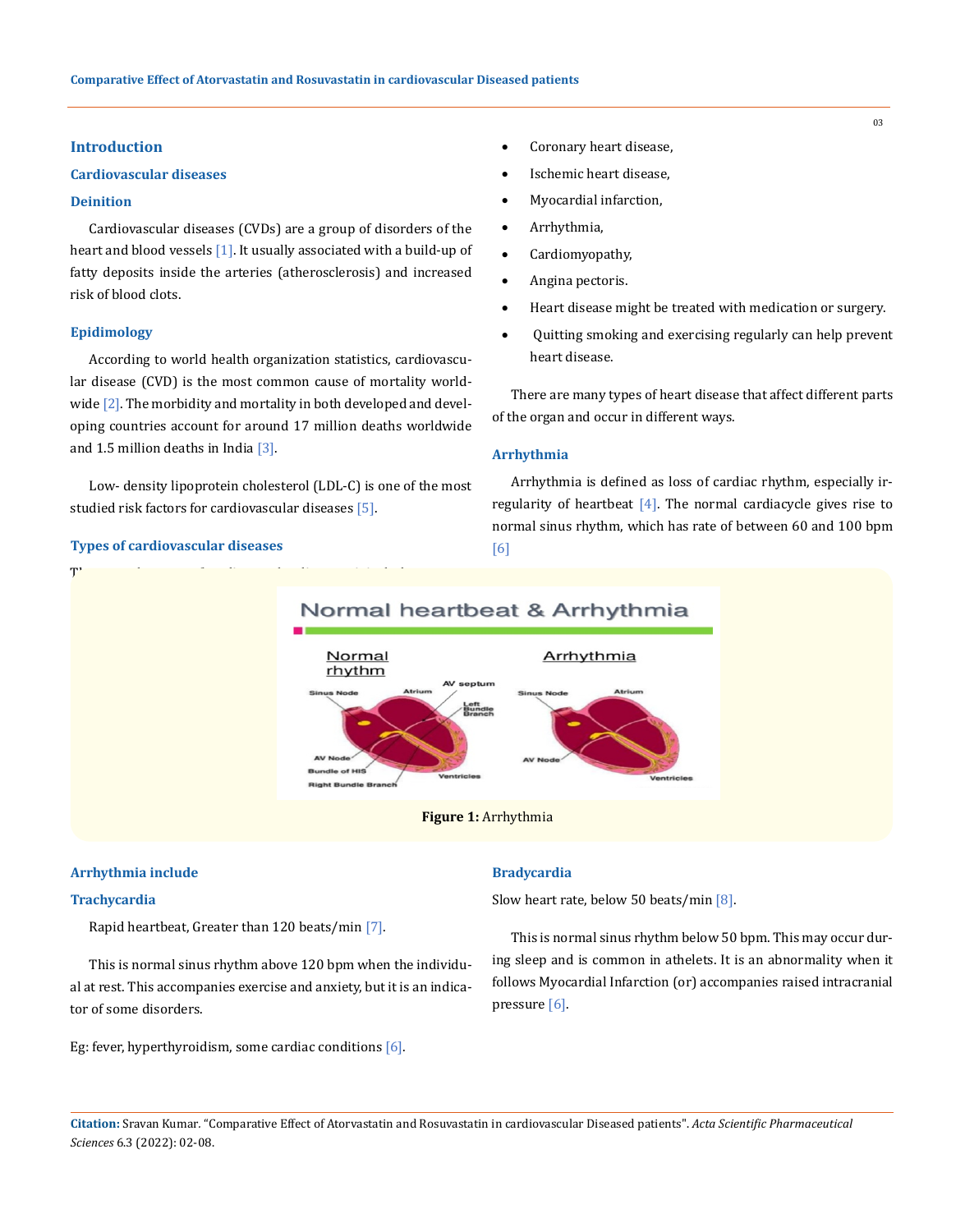## **Coronary artery disease**

CAD is defined as acute or chronic form of cardiac disability arising from imbalance between the myocardial supply and demand for oxygenated blood [9].

## **Cardiomyopathy**

Carediomyopathy means disease of the heart muscle. In cardiomyopathy, the heart muscle becomes enlarged or abnormally thick or rigid.

## **Myocardial infarction**

It is defined as localized destruction of myocardial cells caused by interruption of the blood supply [17].

#### **Heart failure**

It is a clinical syndrome caused by inability of the heart to pump sufficient blood to meet the metabolic needs of the body [21].

The left or right side of the heart might be affected. Rarely, both sides are effected.

#### **Pulmonary stenosis**

It refers to a dynamic are fixed anatomic obstruction to flow from the right ventricle to the pulmonary arterial vasculature. Older children will generally have no symptoms.

#### **Angina pectoris [36]**

Angina pectoris is a chest pain (or) discomfort that occurs when the heart muscle that does not get enough blood  $[36]$ .

#### **Hyperlipidemia**

Hyperlipidemia is defined as elevations of fasting total cholesterol concentration which may or may not be associated with elevated Triglyceride. lipids are not soluble in plasma but are instead transported in particles known as lipoproteins [24].

#### **Research methodology**

## **Study design**

A prospective observational study.

#### **Study duration**

06 months (September 2018 to February 2019).

## **Study site**

The study entitled "Comparitive effect of atorvastatin and rosuvastatin in cardiovascular diseased patients" was carried out in a 500 bedded tertiary care teaching hospital located at Kadapa. The hospital is unique and well known for its services to people who came from various parts of the district. The Institutions Excels In Diverse Specialities Like General Medicine, General Surgery, Obstetrics, Gynecology, Pediatrics, And Neonatology, Orthopedics, Care And Supportive Center. The hospital has well staffed pharmacy.

## **Department selected for the study in the hospital**

The department selected for the study was departments of General medicine and Cardiology. The reason for selection of these departments was the comparision of Atorvastatin and rosuvastatin for reducing the lipid profile. A good co-operation from medical team added up to the reason for selecting the department for conducting the study.

## **Data entry form**

A separate data entry form for incorporating inpatient details were designed and the format contains provision to enter the details such as name, age, sex, height, weight, IP. No, date of admission, date of discharge, vital signs, reason for admission, past medical history, past medication history.

#### **Data analysis**

The obtained data will be thoroughly to evaluate the comparative effect of atorvastatin and Rosuvastatin in cardiovascular disease patients to lowering the Lipid- cholesterol levels.

## **Statistical analysis**

Paired T test is based on the differences between the values of each pair, that is one subtracted from the other. In the formula for a paired t-test, this difference is notated as d. Formula of the paired t test is the ratio of the sum of the differences of each pair to the square root of n times the sum of the differences squared minus the sum of the squared differences, all over n - 1.

The formula for a paired t-test.

$$
t = \frac{\sum D}{\sqrt{N\sum D^2 - (\sum D)^2}}
$$

where,  $\sum d\sum d =$  Sum of the differences.

Test was performed to calculate p value for the purpose of comparision of result by using software namely "Graph pad prism software (version 08)".

**Citation:** Sravan Kumar*.* "Comparative Effect of Atorvastatin and Rosuvastatin in cardiovascular Diseased patients". *Acta Scientific Pharmaceutical Sciences* 6.3 (2022): 02-08.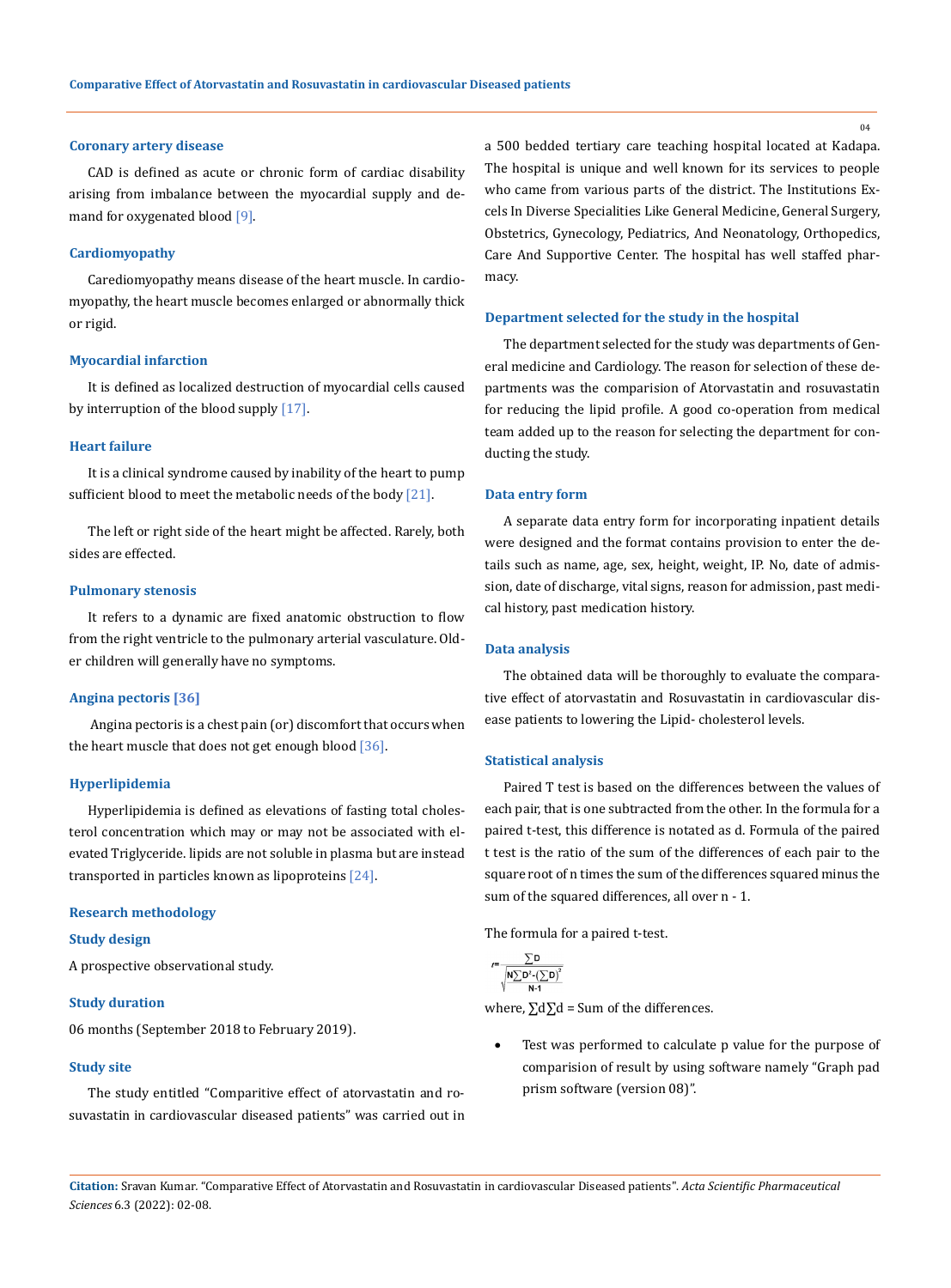## **Results**

Both regimens were well tolerated but Rosuvastatin was more effective than atorvastatin in controlling lipid profile.

## **Demographic data based on age**

| <b>Parameters</b> | <b>Atoryastatin</b> | <b>Rosuvastatin</b> |  |  |
|-------------------|---------------------|---------------------|--|--|
| Age (%)           |                     |                     |  |  |
| $30 - 40$         | O                   | 0                   |  |  |
| $41 - 50$         | 13                  | 18                  |  |  |
| $51 - 60$         | 17                  | 20                  |  |  |
| $61 - 70$         | 10                  | 02                  |  |  |
| Total             | 40                  | 40                  |  |  |

**Table 1:** Demographic data based on age.

Among 80 patients, the incidence of CVD with hyperlipidemia was more at the age of 51-60 years as shown in table 1.



**Figure 2:** Demographic data based on age.

## **Distribution of patients based on gender**

| <b>Parameters</b> | <b>Atoryastatin</b> | <b>Rosuvastatin</b> |  |  |
|-------------------|---------------------|---------------------|--|--|
| Sex (%)           | 80                  | 87.5                |  |  |
| Male              |                     |                     |  |  |
| Female            | 20                  | 12.5                |  |  |
| <b>TOTAL</b>      | 100                 | 100                 |  |  |

**Table 2:** Distribution of patients based on gender.

Among 80 patients, the incidence of CHD with hyperlipidemia was more in males as shown in table 2



**Figure 3:** Distribution of patients based on gender.

| <b>Parameters</b> | <b>Atorvastatin (%)</b> | <b>Rosuvastatin (%)</b> |  |  |
|-------------------|-------------------------|-------------------------|--|--|
| Obesity           | 52                      | 53.5                    |  |  |
| Hypertension      | 45                      | 46.5                    |  |  |
| Smoking           | 28                      | 30                      |  |  |





**Figure 4:** Percentage of patients with associated risk factors.

Among 80 patients, In Atorvastatin 52% of patients are associated with Obesity, 45% were Hypertension and 28% were smoking. In Rosuvastatin 53.5% were Obesity, 46.5% were Hypertension and 30% were smoking.

|       | <b>Base line</b> | <b>Atoryastatin</b> | $\frac{0}{0}$<br><b>Base line</b> |         | Rosuvastatin | $\frac{0}{0}$ |
|-------|------------------|---------------------|-----------------------------------|---------|--------------|---------------|
|       | (mg/dl)          | (mg/dl)             | (mg/dl)                           | (mg/dl) | (mg/dl)      | (mg/dl)       |
| LDL-C | 130.975          | 123.775             | 5.49723                           | 131.2   | 112.1        | 14.5579       |
| HDL-C | 38.625           | 39.3                | 1.7176                            | 40.3    | 40.3         | 0.4324        |

**Table 4:** Mean lipid levels in each group at the end of six months.

**Citation:** Sravan Kumar*.* "Comparative Effect of Atorvastatin and Rosuvastatin in cardiovascular Diseased patients". *Acta Scientific Pharmaceutical Sciences* 6.3 (2022): 02-08.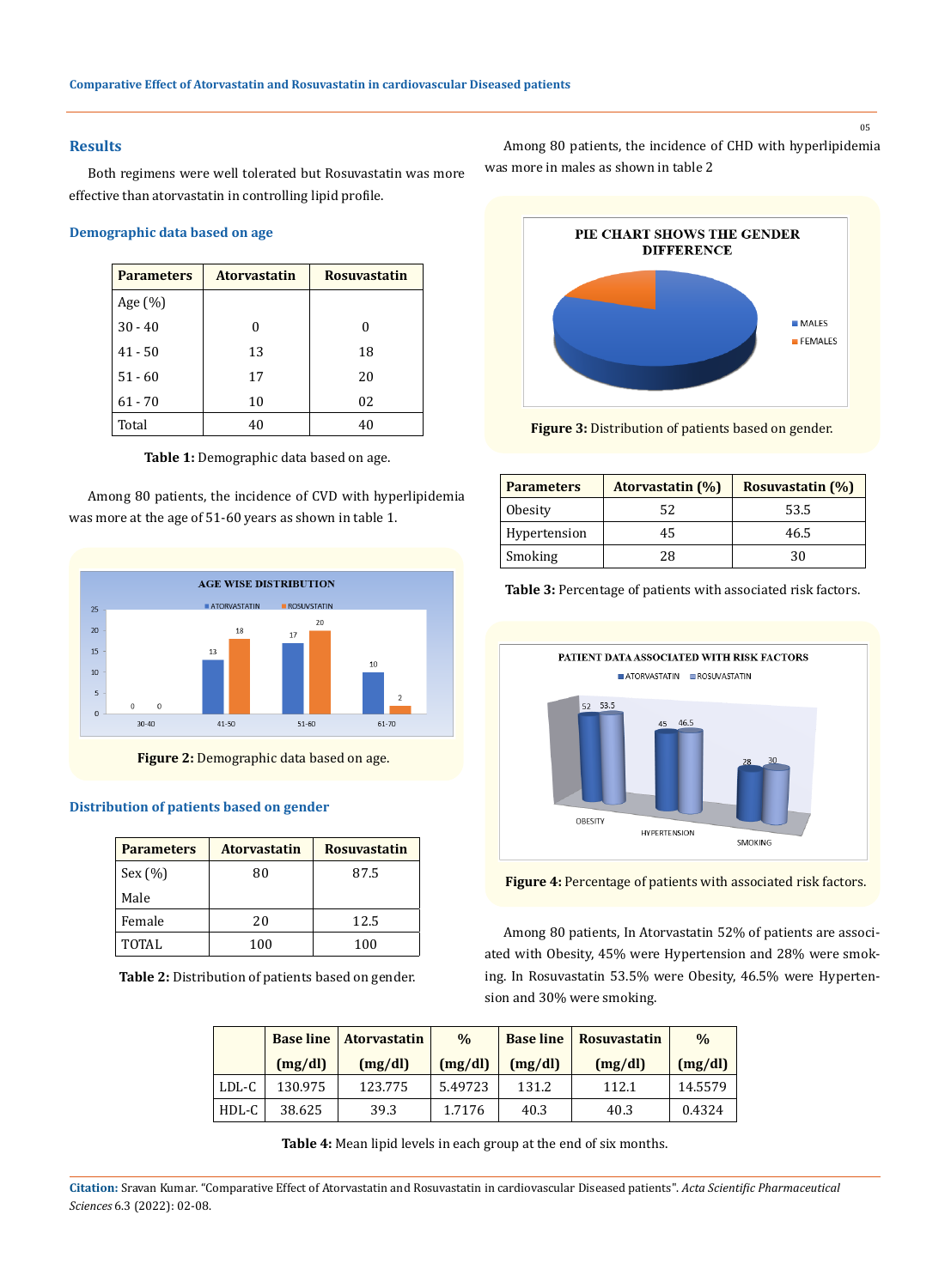

In the Atorvastatin group a decrease of 5.5% in LDL.C levels from that of base line mean LDL-C level was seen. In the Rosuvastatin group a decrease of 14.55% in LDL.C levels from that of base line mean LDL-C levels was seen, the difference in reduction being 9.0%.

In the Aorvastatin group there was 1.71% increase of HDL-C levels from that of mean base line HDL-C levels was seen. In the Rosuvastatin group the increase of HDL-C levels was only 0.4% from that of mean base line HDL-C levels. The difference in increase was more in Atorvastatin group, the difference being 1.31%.

There was significant decrease in LDL –C level (P < 0.001) in Rosuvastatin group. So, this study shows that Rosuvastatin 10 mg/ day is more effective than Atorvastatin 10 mg/day in lowering LDL-C levels in patients with Hypercholesterolemia.

In the above table 5 it shows that Rosuvastatin shows the more adverse effect of myalgia than that of Atorvastatin in various cardiovascular diseases. In Atorvastatin it shows that Hepatic disorder is most adverse effect compared with Rosuvastatin.

| <b>Adverse effects</b> | <b>Rosuvastatin</b> |           |           | <b>Atoryastatin</b> |           |      |
|------------------------|---------------------|-----------|-----------|---------------------|-----------|------|
|                        | <b>CAD</b>          | <b>MI</b> | <b>CM</b> | CAD                 | <b>MI</b> | CM   |
| Myalgia                | High                | High      | High      | Low                 | Low       | Low  |
| Diarrhoea              | High                | Low       | Low       | Low                 | High      | High |
| Nausea                 | Low                 | Low       | Low       | High                | High      | High |
| Hepatic disorder       | Low                 | Low       | Low       | High                | High      | High |

**Table 5:** Adverse effects of rosuvastatin v/s atorvastatin.

## **Discussion**

Our findings show that rosuvastatin was consistently more effective then atorvastatin across their respective dose ranges in reducing LDL cholesterol and improving other lipid measures in patients.

The lipid lowering effects of equivalent doses of Atorvastatin 10 mg/day and Rosuvastatin 10 mg/day were compared in the present study. It was observed that Atorvastatin reduced LDL-C levels by 5.5% (P < 0.01).

In the present study, the results represent the % of difference from that of LDL-C levels with the base line levels of the study group itself. The baseline mean lipid levels are LDL-C < 131mg/dl and HDL- $C > 40$  mg/dl.

Atorvastatin 10 mg/day was found to be decrease LDL-C levels by 5.5%. HDL-C levels were found to be increased by 1.71% in the present study.

Rosuvastatin 10 mg/day was found to be decrease LDL-C levels by 14.55%. HDL-C levels were found to be increased by only 0.43% in the present study.

Rosuvastatin doses of  $>$  = 10 mg produce and substantial decreases in LDL cholesterol (i.o. > = 35%).

Rosuvastatin reduced LDL cholesterol more than atotvastatin did at milligram equivalent doses of 10 and 20mg.Although statistical comparisons were not performed.greater proportions of patients were observed to reach currently recommended LDL cholesterol goals with rosuvastatin than with atorvastatin.

LDL cholesterol reduction and goal attainment with the 10mg dose of rosuvastatin were similar to those with 20mg dose of atorvastatin, but the HDL cholesterol levels increased significantly more with the 10mg dose of rosuvastatin than with the 20mg of atorvastatin.

These atorvastatin undersure the importance in clinical practice of ensuring that patients use statin therapy consistently to attain the full therapeutic benefits.

This multi-center trial, which is the largest trial of its find to data comparing the lipid modifying of statins, showed the greater efficacy of rosuvastatin in reducing LDL cholesterol, compared with atorvastatin.The significantly greater LDL cholesterol reduction achieved with.

**Citation:** Sravan Kumar*.* "Comparative Effect of Atorvastatin and Rosuvastatin in cardiovascular Diseased patients". *Acta Scientific Pharmaceutical Sciences* 6.3 (2022): 02-08.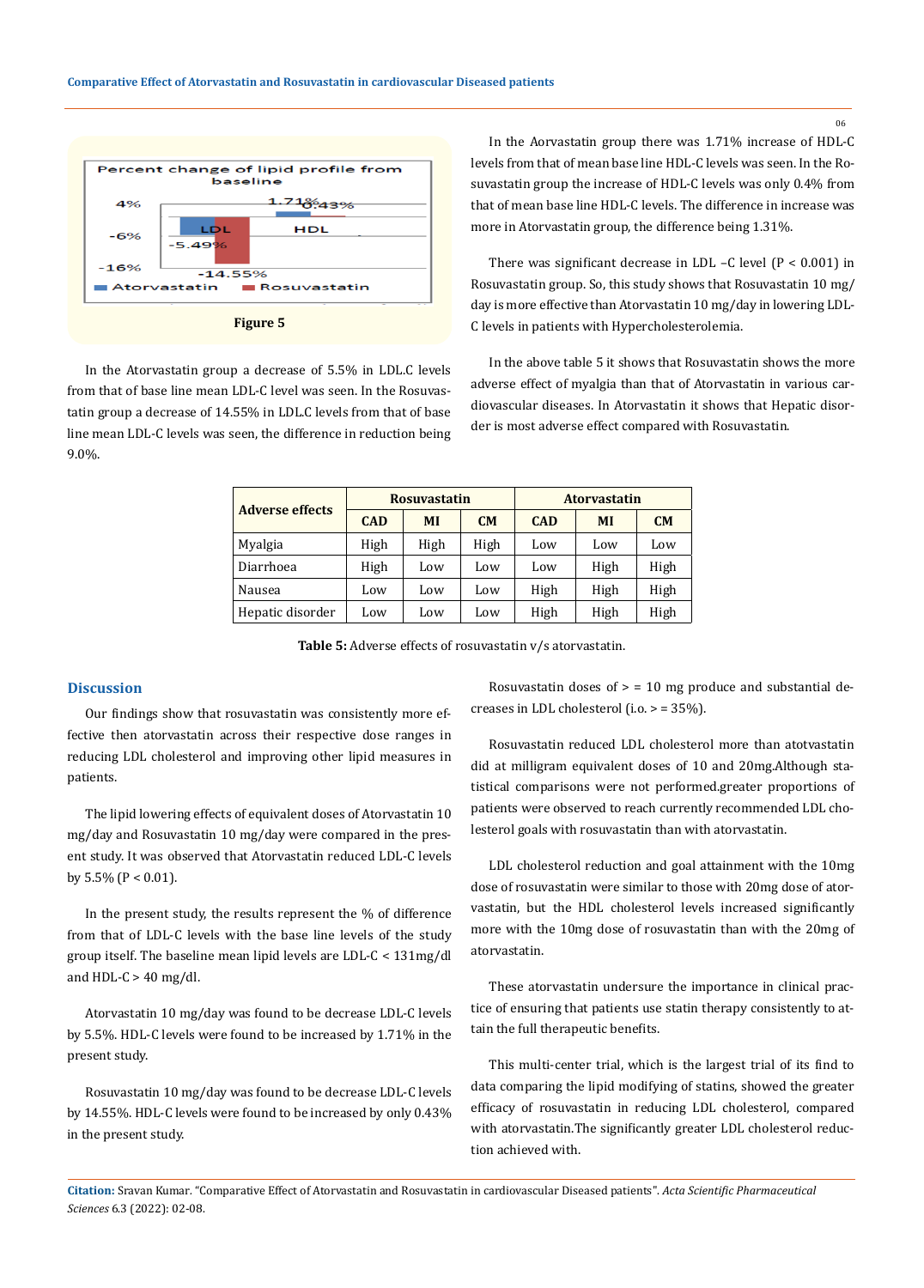Rosuvastatin 10 to 80mg, compared with atorvastatin 10 to 80mg, which was an average difference of 8.2% across the dose range slopes.

Also the greater LDL cholesterol reduction achieved across dose ranges with rosuvastatin than with simvastatin and flavastatin confirmed the relative differences in the LDL cholesterol reducing efficacy of these statins, Which has been previously. As rosuvastatin dose increased to 40mg, HDL cholestrol changes from base line were increased.

## **Conclusion**

Dyslipidemia is the most common co- morbid condition associated with cardiovascular disease.

The study was able to describe the comparative effect of Atorvastatin verses Rosuvastatin. Atorvastatin and Rosuvastatin have potent lipid lowering effect, but the spectrum of adverse effects is different in both the drugs. Hence Rosuvastatin is better to lower the LDL cholesterol than Atorvastatin. Atorvastain is better to increase HDL cholesterol than Rosuvastain, but both the drugs have their own limitations. So, by comparing the effect of both drugs, Rosuvastatin was recommended for patients having Hepato-toxicity disorders. Atorvastatin was recomended for patients who had complaints of myopathy.

This study shows that Rosuvastatin is more cost effective compared to Atorvastatin.

## **Bibliography**

- 1. Yadav KD and Wagle RR. "Knowledge and attitude regarding major risk factors of cardiovascular diseases among 15 - 19-year-old students of kathmandu district 11 (2012).
- 2. Furico colivicchi., *et al*[. "Impact of treatment with rosuvastatin](https://www.ncbi.nlm.nih.gov/pmc/articles/PMC4669037/) [and atorvastatin on cardiovascular out comes: evidence from](https://www.ncbi.nlm.nih.gov/pmc/articles/PMC4669037/) [the archimedes-simulated clinical trails" 7 \(2015\): 555-565.](https://www.ncbi.nlm.nih.gov/pmc/articles/PMC4669037/)
- 3. Sushant Khurana., *et al.* ["Comparison of anti-inflammatory](https://pubmed.ncbi.nlm.nih.gov/26311995/) [effect of atorvastatin with rosuvastatin in patients of acute](https://pubmed.ncbi.nlm.nih.gov/26311995/) coronary syndrome". *[Journal of Pharmacology and Pharmaco](https://pubmed.ncbi.nlm.nih.gov/26311995/)[therapeutics](https://pubmed.ncbi.nlm.nih.gov/26311995/)* (2015).
- 4. Joseph T Dipiro. "Pharmacotherapeutic hand book -7<sup>th</sup> edition 60.
- 5. [Gianna Fabbri. "Aldo Pietro Maggioni, Cardiovascular risk](https://pubmed.ncbi.nlm.nih.gov/19444394/) [reduction:What do recent trails with rosuvastatin tell us](https://pubmed.ncbi.nlm.nih.gov/19444394/) [\(2009\).](https://pubmed.ncbi.nlm.nih.gov/19444394/)
- 6. Anne Waugh., *et al*. "Anatomy and physiology in health and illness 12th edition (international edition) 128.
- 7. Joseph T Dipiro. "Pharmacotherapeutic hand book, $7<sup>th</sup>$  edi[tion 143.](https://faculty.ksu.edu.sa/sites/default/files/Pharmacotherapy_Handbook_7th_Edition.pdf)
- 8. Gerard J Tortara. "Principles of anatomy and physiology 13<sup>th</sup>edition, volume 2 795.
- 9. Akhilendran R., *et al.* ["Comparative efficacy of rosuvastatin](https://pubmed.ncbi.nlm.nih.gov/31829197/)  [and atorvastatin in patients with coronary artery disease".](https://pubmed.ncbi.nlm.nih.gov/31829197/)  *[European Journal of Pharmacuetical and Medical Research](https://pubmed.ncbi.nlm.nih.gov/31829197/)* 3.9 [\(2016\): 312-316.](https://pubmed.ncbi.nlm.nih.gov/31829197/)
- 10. Mathew George., *et al.* ["A comparative study on the effect of](https://globalresearchonline.net/journalcontents/v51-2/21.pdf)  [atorvastatin and rosuvastatin on cholesterol level and liver](https://globalresearchonline.net/journalcontents/v51-2/21.pdf)  [enzyme elevation in patients undergoing CABG, International](https://globalresearchonline.net/journalcontents/v51-2/21.pdf)  [Journal of pharmaceutical sciences review and research 51.2](https://globalresearchonline.net/journalcontents/v51-2/21.pdf)  [\(2018\): 116-121.](https://globalresearchonline.net/journalcontents/v51-2/21.pdf)
- 11. Azan S Binbrek., *et al.* ["Rosuvastatin versus atorvastatin in](https://pubmed.ncbi.nlm.nih.gov/24936119/)  [achieving lipid goals in patients at high risk for cardiovascular](https://pubmed.ncbi.nlm.nih.gov/24936119/)  [disease in clinical practice:A randomized,open-label,parallel](https://pubmed.ncbi.nlm.nih.gov/24936119/)[group multicenter study\(DISCOVERY Alpha study\), 2006,cur](https://pubmed.ncbi.nlm.nih.gov/24936119/)[rent therapuetic research volume 67 \(2006\): 21-43.](https://pubmed.ncbi.nlm.nih.gov/24936119/)
- 12. Jaakko Tuomiletho Rosuvastatin. "The most efficient treatment option for patients with dyslipidemia, future lipidol 2.2 (2007): 127-141.
- 13. Robert S Rosenson., *et al.* ["Effects of rosuvastatin and atorvas](https://www.ncbi.nlm.nih.gov/pmc/articles/PMC2681027/)[tatin on LDL and HDL particle concentrations in patients with](https://www.ncbi.nlm.nih.gov/pmc/articles/PMC2681027/)  [metabolic syndrome".](https://www.ncbi.nlm.nih.gov/pmc/articles/PMC2681027/) *Diabetic Care* (2009): 1087-1091.
- 14. Javed Ansari and Davinder Kaur. "A textbook of medical surgical and nursing 1 822.
- 15. Gerard J Tortara. "Principles of anatomy and physiology, 13<sup>th</sup> edition, volume-2 796.
- 16. Javed Ansari and Davinder Kaur. "A textbook of Medical surgical and Nursing 1 823-824.
- 17. Alfred Goodman Gilman. "The pharmacological basis of therapeutics , 10<sup>th</sup> edition 46.
- 18. Gerard J Tortara. "Principles of anatomy and physiology, 13<sup>th</sup> edition, volume-2 771.
- 19. Patel Ramesh., *et al*[. "Evaluation of drug utilization pattern in](https://www.imedpub.com/articles/evaluation-of-drug-utilization-pattern-in-patient-of-myocardial-infarction--prevalence-of-the-mi-by-comparison-of-age-sex-dietsmok.pdf)  [patient of myocardial infarction and prevalence of MI by com](https://www.imedpub.com/articles/evaluation-of-drug-utilization-pattern-in-patient-of-myocardial-infarction--prevalence-of-the-mi-by-comparison-of-age-sex-dietsmok.pdf)[parison of Age, sex, diet, smokers and non-smokers, alcoholic](https://www.imedpub.com/articles/evaluation-of-drug-utilization-pattern-in-patient-of-myocardial-infarction--prevalence-of-the-mi-by-comparison-of-age-sex-dietsmok.pdf)  and non-alcoholic". *[American Journal of Pharmacology and](https://www.imedpub.com/articles/evaluation-of-drug-utilization-pattern-in-patient-of-myocardial-infarction--prevalence-of-the-mi-by-comparison-of-age-sex-dietsmok.pdf)  [Pharmacotherapeutics](https://www.imedpub.com/articles/evaluation-of-drug-utilization-pattern-in-patient-of-myocardial-infarction--prevalence-of-the-mi-by-comparison-of-age-sex-dietsmok.pdf)* 2.1 (2015): 72-80.

**Citation:** Sravan Kumar*.* "Comparative Effect of Atorvastatin and Rosuvastatin in cardiovascular Diseased patients". *Acta Scientific Pharmaceutical Sciences* 6.3 (2022): 02-08.